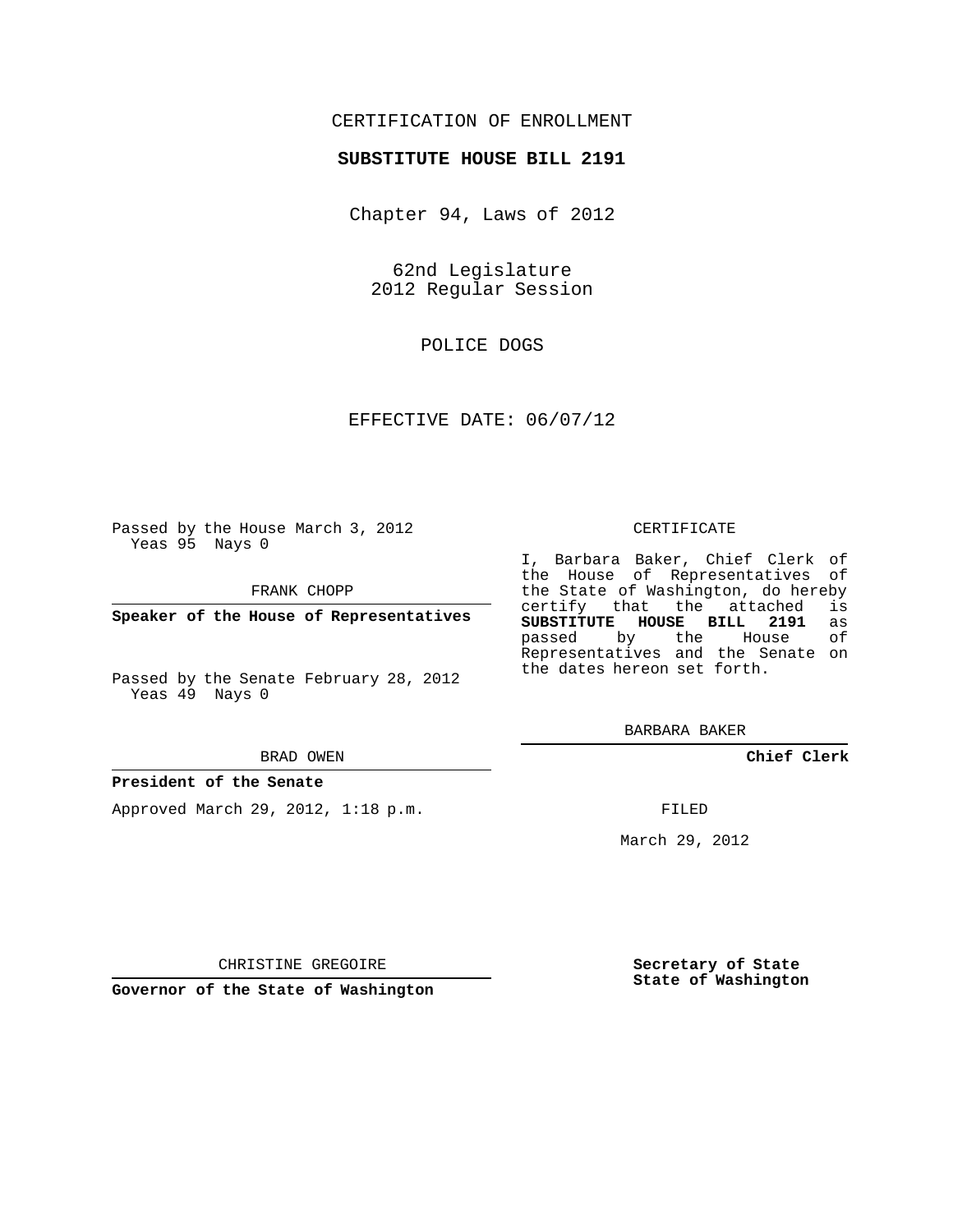# **SUBSTITUTE HOUSE BILL 2191** \_\_\_\_\_\_\_\_\_\_\_\_\_\_\_\_\_\_\_\_\_\_\_\_\_\_\_\_\_\_\_\_\_\_\_\_\_\_\_\_\_\_\_\_\_

\_\_\_\_\_\_\_\_\_\_\_\_\_\_\_\_\_\_\_\_\_\_\_\_\_\_\_\_\_\_\_\_\_\_\_\_\_\_\_\_\_\_\_\_\_

### AS AMENDED BY THE SENATE

Passed Legislature - 2012 Regular Session

### **State of Washington 62nd Legislature 2012 Regular Session**

**By** House Public Safety & Emergency Preparedness (originally sponsored by Representatives Rivers, Blake, Klippert, Hurst, Haler, Takko, Alexander, Hope, Harris, and Reykdal)

READ FIRST TIME 01/31/12.

 1 AN ACT Relating to police dogs; amending RCW 16.08.040 and 2 9A.76.200; and prescribing penalties.

3 BE IT ENACTED BY THE LEGISLATURE OF THE STATE OF WASHINGTON:

 4 **Sec. 1.** RCW 16.08.040 and 1941 c 77 s 1 are each amended to read 5 as follows:

 $(1)$  The owner of any dog which shall bite any person while such person is in or on a public place or lawfully in or on a private place including the property of the owner of such dog, shall be liable for such damages as may be suffered by the person bitten, regardless of the former viciousness of such dog or the owner's knowledge of such viciousness.

12 (2) This section does not apply to the lawful application of a 13 police dog, as defined in RCW 4.24.410.

14 **Sec. 2.** RCW 9A.76.200 and 2003 c 269 s 1 are each amended to read 15 as follows:

16 (1) A person is guilty of harming a police dog, accelerant 17 detection dog, or police horse, if he or she maliciously injures, 18 disables, shoots, or kills by any means any dog or horse that the